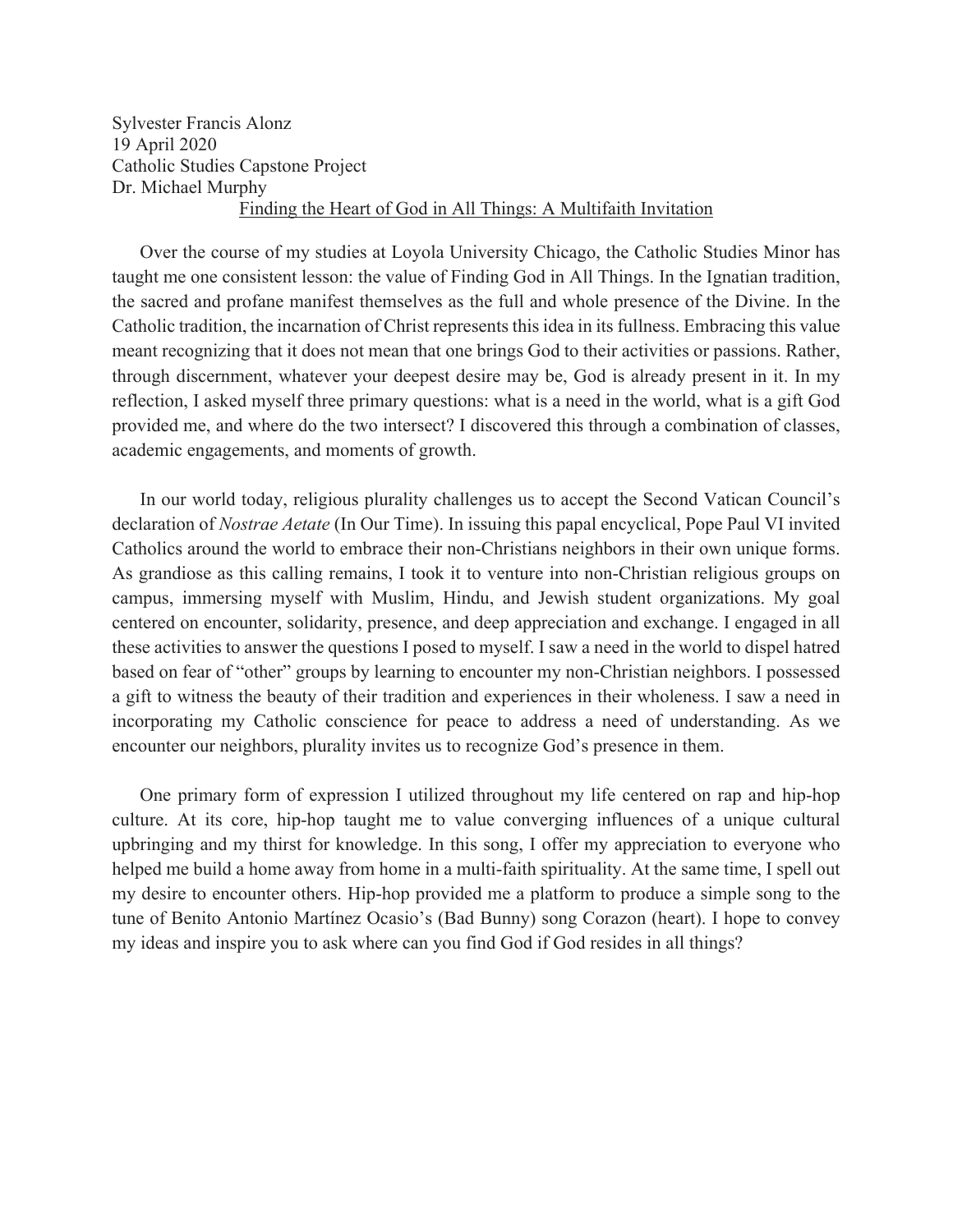Yeh **Gracias** Gracias, ey From Palau to Chicago and every place between Since I showed up at Loyola, coolest thing I'd seen More clubs than I could've imagined New avenues of faith that I couldn't manage Church, Temple, and Mosque and more Thank you to the prayer rooms and meditation spaces Jumma, events and all those happy faces Although a times they all don't get me and things i can't explain Feeling different always with special ways of engaging But it always feelin deep n doin it without playing Coming a long way from the altar, robes, and bells Taking it all in, the Divine and all just fell What is that I seek you ask, Find God in all things most important task To me that means it's hide and seek and God already beat you Joining in the clubs without being a preacher Hillel, MSA, HSO, and Weekly Jesuit meet ups I thought it was cool, new Holy Books and a new page Attending retreats and new thoughts to engage For my moments of desolation To console me in new ways My flow, pouring fast Ey Didn't say I know it all, l didn't say im great